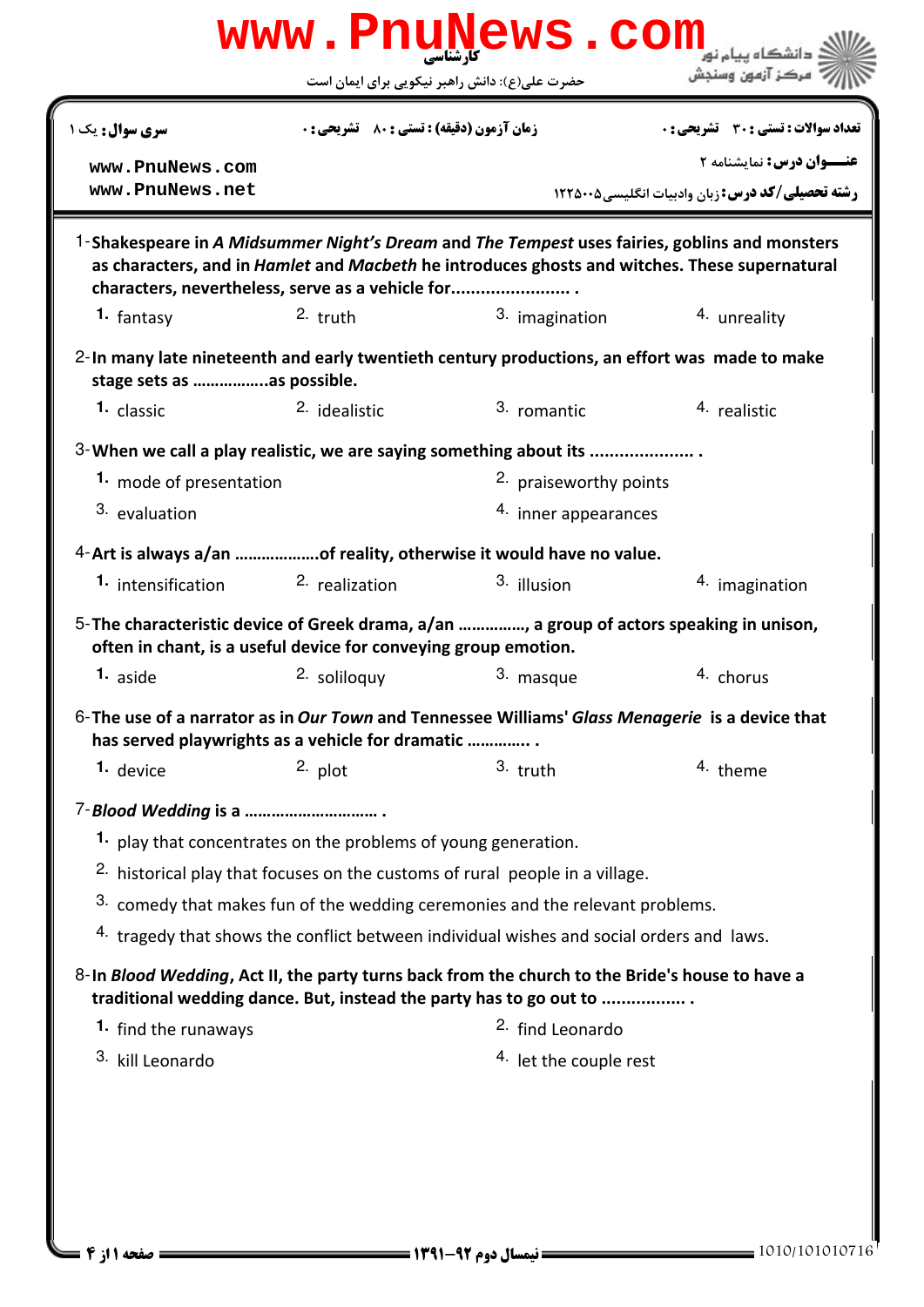|                                                                                                                | www.PnuNews.com                                                             |                                     |                                                                                            |  |  |  |
|----------------------------------------------------------------------------------------------------------------|-----------------------------------------------------------------------------|-------------------------------------|--------------------------------------------------------------------------------------------|--|--|--|
|                                                                                                                | حضرت علی(ع): دانش راهبر نیکویی برای ایمان است                               |                                     | مركز آزمون وسنجش                                                                           |  |  |  |
| <b>سری سوال :</b> یک ۱                                                                                         | زمان آزمون (دقیقه) : تستی : 80 ٪ تشریحی : 0                                 |                                     | تعداد سوالات : تستى : 30 ٪ تشريحي : 0                                                      |  |  |  |
| www.PnuNews.com                                                                                                |                                                                             |                                     | عنــوان درس: نمایشنامه ۲                                                                   |  |  |  |
| www.PnuNews.net                                                                                                |                                                                             |                                     | <b>رشته تحصیلی/کد درس:</b> زبان وادبیات انگلیسی ۱۲۲۵۰۰۵                                    |  |  |  |
| 9-In Blood Wedding, the son tells his mother that there are no trees on his bride's land<br>because  (I, iii). |                                                                             |                                     |                                                                                            |  |  |  |
|                                                                                                                | 1. hey do not know how to find suitable trees.                              |                                     |                                                                                            |  |  |  |
| 2. this is the wasteland without water.                                                                        |                                                                             |                                     |                                                                                            |  |  |  |
| 3. they don't like trees.                                                                                      |                                                                             |                                     |                                                                                            |  |  |  |
| 4. there is no one to take care of the trees.                                                                  |                                                                             |                                     |                                                                                            |  |  |  |
| 10-In Blood Wedding, Act III, scene ii, the mother says that she will no longer be afraid<br>of                |                                                                             |                                     |                                                                                            |  |  |  |
| <b>1.</b> guns or knives                                                                                       | $2.$ love                                                                   | $3.$ life                           | $4.$ death                                                                                 |  |  |  |
|                                                                                                                |                                                                             |                                     | 11-At the end of the play, both  would prefer than separation and they repeat              |  |  |  |
|                                                                                                                | 1. Leonardo and the Bride / death/ I shall be dead                          |                                     |                                                                                            |  |  |  |
|                                                                                                                | <sup>2.</sup> the Mother and her son/ marriage/ Marriage is prosperity      |                                     |                                                                                            |  |  |  |
|                                                                                                                | 3. the Bride and the Bridegroom/ life/ we will live forever                 |                                     |                                                                                            |  |  |  |
|                                                                                                                | 4. the Bridegroom and Leonardo/ prison/ the wicked person will be penalized |                                     |                                                                                            |  |  |  |
| 12-informs the crowd that the bride and Leonardo have run off together. (II, ii)                               |                                                                             |                                     |                                                                                            |  |  |  |
| 1. The bride's father                                                                                          |                                                                             | <sup>2</sup> The mother             |                                                                                            |  |  |  |
| 3. Leonardo's wife                                                                                             |                                                                             | 4. The servant                      |                                                                                            |  |  |  |
| dreams".                                                                                                       |                                                                             |                                     | 13-In Blood Wedding, Act III, Scene i  says, "I will sleep at your feet, I will guard your |  |  |  |
| 1. the Bride                                                                                                   | 2. the mother                                                               | <sup>3.</sup> the Bridegroom        | 4. Leonardo                                                                                |  |  |  |
|                                                                                                                |                                                                             |                                     | 14-In the opening scene of Blood Wedding (Act I), it is revealed that the groom's father   |  |  |  |
| 1. had been killed by the Felixes family                                                                       |                                                                             |                                     | 2. had been killed by Leonardo                                                             |  |  |  |
| 3. works in the vineyard                                                                                       |                                                                             | 4. tames the horses                 |                                                                                            |  |  |  |
| (II, ii)                                                                                                       |                                                                             |                                     | 15- The Bridegroom asks for when he finds out that the bride has run off with Leonardo.    |  |  |  |
| 1. a knife                                                                                                     | 2. $a$ gun                                                                  | $3. a$ horse                        | 4. his mother                                                                              |  |  |  |
|                                                                                                                | character of , who often laments it in loved ones.                          |                                     | 16-In Blood Wedding as an inevitable end that must be accepted is developed through the    |  |  |  |
| 1. Life/ the Bride                                                                                             |                                                                             | <sup>2.</sup> Love/ the Bride groom |                                                                                            |  |  |  |
| 3. Revenge/Leonardo                                                                                            |                                                                             | <sup>4.</sup> Death/ the Mother     |                                                                                            |  |  |  |
| <b>= 6 صفحه 12 ق</b>                                                                                           |                                                                             |                                     | 1010/101010716                                                                             |  |  |  |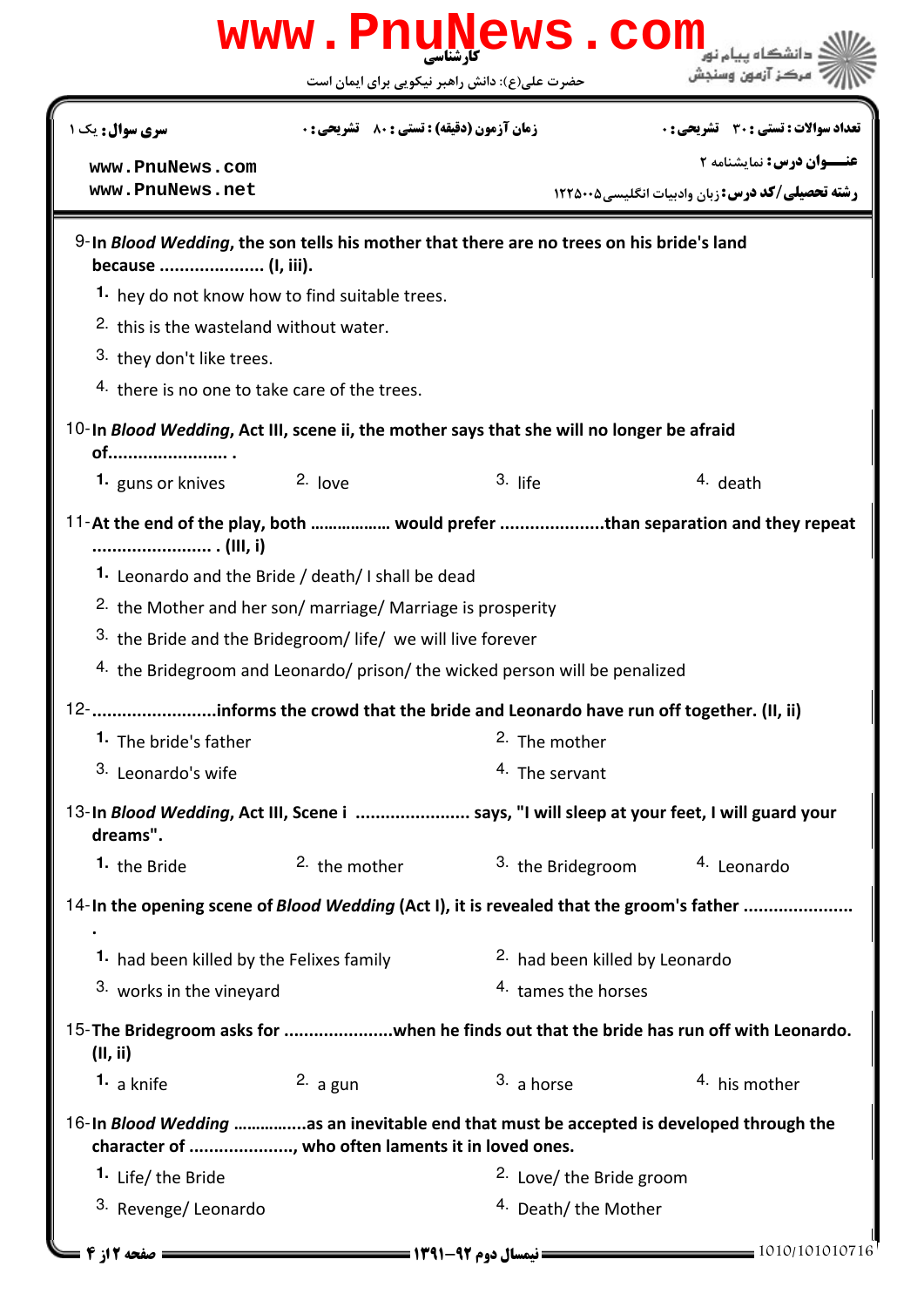| www.PnuNews.com                                              |                                                                                                                                                                      |                                     |                                                                                              |  |  |  |
|--------------------------------------------------------------|----------------------------------------------------------------------------------------------------------------------------------------------------------------------|-------------------------------------|----------------------------------------------------------------------------------------------|--|--|--|
|                                                              | حضرت علی(ع): دانش راهبر نیکویی برای ایمان است                                                                                                                        |                                     | مركز آزمون وسنجش                                                                             |  |  |  |
| <b>سری سوال:</b> یک ۱                                        | <b>زمان آزمون (دقیقه) : تستی : 80 ٪ تشریحی : 0</b>                                                                                                                   |                                     | <b>تعداد سوالات : تستی : 30 ٪ تشریحی : 0</b>                                                 |  |  |  |
| www.PnuNews.com                                              |                                                                                                                                                                      |                                     | عنــوان درس: نمایشنامه ۲                                                                     |  |  |  |
| www.PnuNews.net                                              |                                                                                                                                                                      |                                     | <b>رشته تحصیلی/کد درس:</b> زبان وادبیات انگلیسی ۱۲۲۵۰۰۵                                      |  |  |  |
|                                                              | 17-In Blood Wedding, the protagonist is because throughout the play s/he is the greatest<br>sufferer of all and undergoes battles against all the oppressive forces. |                                     |                                                                                              |  |  |  |
| 1. the Bride                                                 | $2.$ the mother                                                                                                                                                      | 3. Leonardo                         | <sup>4</sup> the Bridegroom                                                                  |  |  |  |
| lullaby again because                                        | 18-In Blood Wedding at the end of Act I, Scene ii, the Mother-in-Law and the Wife need to sing the                                                                   |                                     |                                                                                              |  |  |  |
| 1. they just enjoy singing.                                  |                                                                                                                                                                      |                                     |                                                                                              |  |  |  |
| <sup>2.</sup> the baby cries frequently for its toy.         |                                                                                                                                                                      |                                     |                                                                                              |  |  |  |
|                                                              | 3. Leonardo woke the baby up by shouting at his wife.                                                                                                                |                                     |                                                                                              |  |  |  |
| 4. the baby is sick and can't sleep.                         |                                                                                                                                                                      |                                     |                                                                                              |  |  |  |
|                                                              | 19-In The Stronger, the characters are revealed by                                                                                                                   |                                     |                                                                                              |  |  |  |
| 1. what Miss Y. says throughout the play                     |                                                                                                                                                                      | 2. what Mrs. X's husband reveals    |                                                                                              |  |  |  |
| 3. what Mrs. X. says throughout the play                     |                                                                                                                                                                      | 4. what the other characters reveal |                                                                                              |  |  |  |
|                                                              |                                                                                                                                                                      |                                     |                                                                                              |  |  |  |
|                                                              | 1. Mrs. X's husband / he is more active than other characters.                                                                                                       |                                     |                                                                                              |  |  |  |
|                                                              | <sup>2.</sup> Miss Y. / she could remain in theatre more than Mrs. X.                                                                                                |                                     |                                                                                              |  |  |  |
| 3. Miss Y. / Mrs. X.'s husband loves her more than his wife. |                                                                                                                                                                      |                                     |                                                                                              |  |  |  |
|                                                              | <sup>4.</sup> Mrs. X. / she thinks that she could bend while Miss Y. couldn't.                                                                                       |                                     |                                                                                              |  |  |  |
| to the demands of her husband.                               |                                                                                                                                                                      |                                     | 21-In The Stronger  is depicted as a caring mother and devoted wife. She has devoted herself |  |  |  |
| 1. Mrs. $X$                                                  |                                                                                                                                                                      | 2. Miss Y                           |                                                                                              |  |  |  |
| 3. Miss Y's lover                                            |                                                                                                                                                                      | <sup>4</sup> Mrs. X's husband       |                                                                                              |  |  |  |
|                                                              | 22-In An Enemy of the People  initiated the idea of building health baths to draw<br>tourists to the small Norwegian coastal town.                                   |                                     |                                                                                              |  |  |  |
| 1. Dr. Stockmann                                             | 2. Aslaksen                                                                                                                                                          | 3. the newspaper                    | 4. Hovstad                                                                                   |  |  |  |
|                                                              | (IV). ----------------------------- 23-Dr. Stockmann's speech at Captain Horster's house causes the crowd to                                                         |                                     |                                                                                              |  |  |  |
| 1. know him as an eminent physician                          |                                                                                                                                                                      |                                     |                                                                                              |  |  |  |
|                                                              | <sup>2.</sup> show the mayor their anger and disillusionment                                                                                                         |                                     |                                                                                              |  |  |  |
| 3. find another doctor for the town                          |                                                                                                                                                                      |                                     |                                                                                              |  |  |  |
| <sup>4.</sup> call him an enemy of the people                |                                                                                                                                                                      |                                     |                                                                                              |  |  |  |
|                                                              |                                                                                                                                                                      |                                     |                                                                                              |  |  |  |
|                                                              |                                                                                                                                                                      |                                     |                                                                                              |  |  |  |
|                                                              |                                                                                                                                                                      |                                     |                                                                                              |  |  |  |